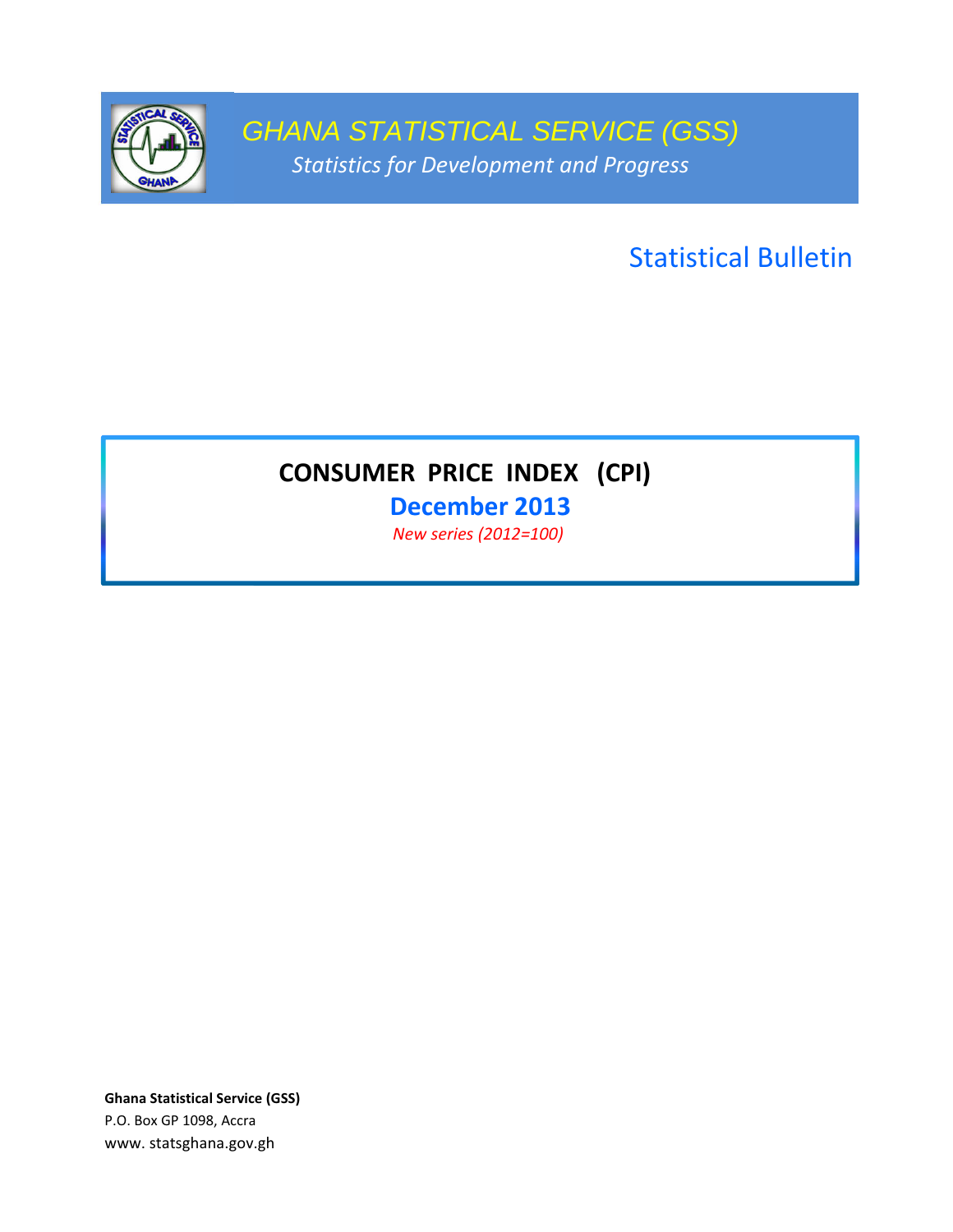Ghana Statistical Service (GSS)

# **Statistical Bulletin**

CONSUMER PRICE INDEX (CPI)

**DECE M B E R 2013**

New Series (2012=100)

For technical enquiries contact:

Ghana Statistical Service (GSS), Head Office Economic Statistics Division Tel No: +233-302-664382 Email: econsstats@statsghana.gov.gh example and the Date: January 15, 2014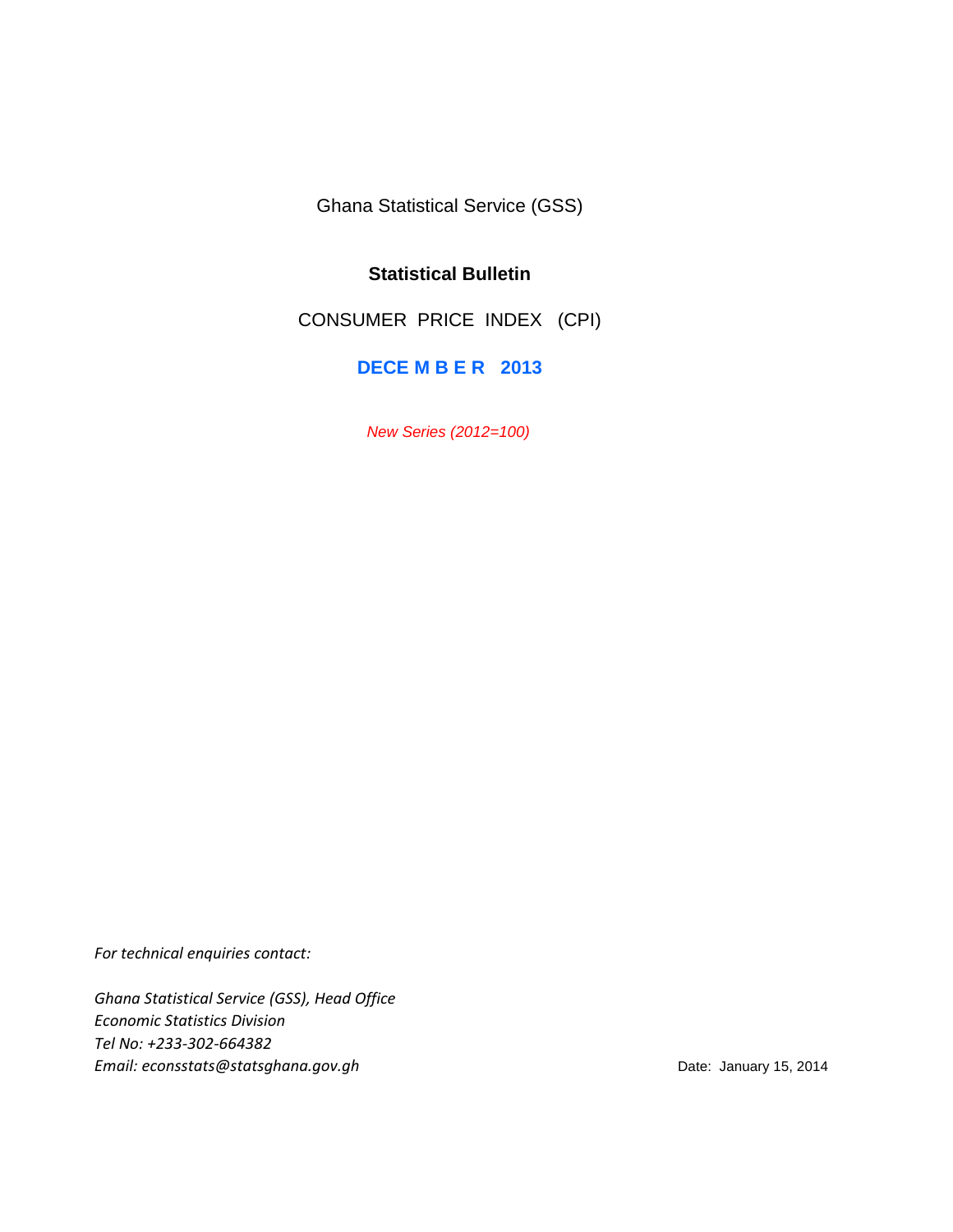Consumer Price Index (CPI) December 2013

# CONTENTS

| <b>HIGHLIGHTS FOR NOVEMBER 2013</b>                            | 3  |
|----------------------------------------------------------------|----|
| <b>TABLES</b>                                                  | 5  |
| Table 1: Consumer Price Index, January to December 2013        | 5  |
| Table 2: Food and non-food inflation, January to December 2013 | 6  |
| Table 3: Inflation by COICOP* major groups, December 2013      | 7  |
| Table 4: Food* Inflation by subgroups, December 2013           | 8  |
| Table 5: Regional CPI, December 2013                           | 9  |
| Table 6: Regional CPI and change rates, December 2013          | 10 |
| Table 7: Selected CPI sub-aggregates                           | 11 |

Note:

More detailed data in time series format is contained in the CPI User's guide at GSS website www.statsghana.gov.gh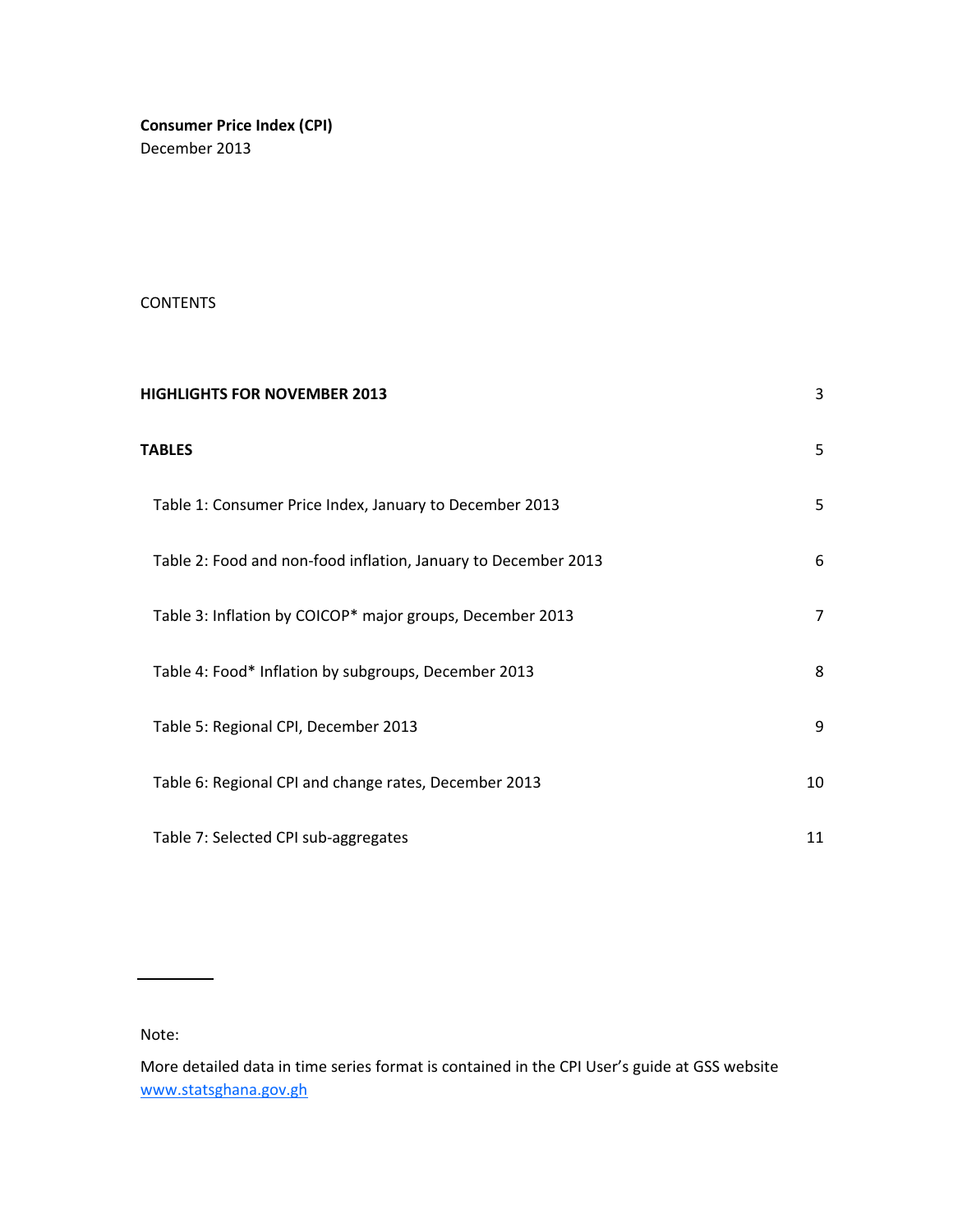## HIGHLIGHTS FOR DECEMBER 2013

## Inflation Rate for December 2013 is 13.5%

The new Consumer Price Index (CPI) measures the change over time in the general price level of goods and services that households acquire for the purpose of consumption, with reference to the price level in 2012, the base year, which has an index of 100.

The year-on-year inflation as measured by the CPI stood at 13.5 percent in December 2013, up from the 13.2 percent recorded in November 2013. This rate of inflation for December 2013 is the percentage change in the Consumer Price Index (CPI) over the twelve-month period, from December 2012 to December 2013.

#### Year-on-year Inflation



The monthly change rate for December 2013 was 1.0 percent, against the 0.8 per cent recorded in November 2013.

## Food and non-food inflation for December 2013

The Food and non-alcoholic beverages group recorded an average year-on-year inflation rate of 7.2 percent, 0.1 percentage points lower than the 7.3 percent recorded in November 2013.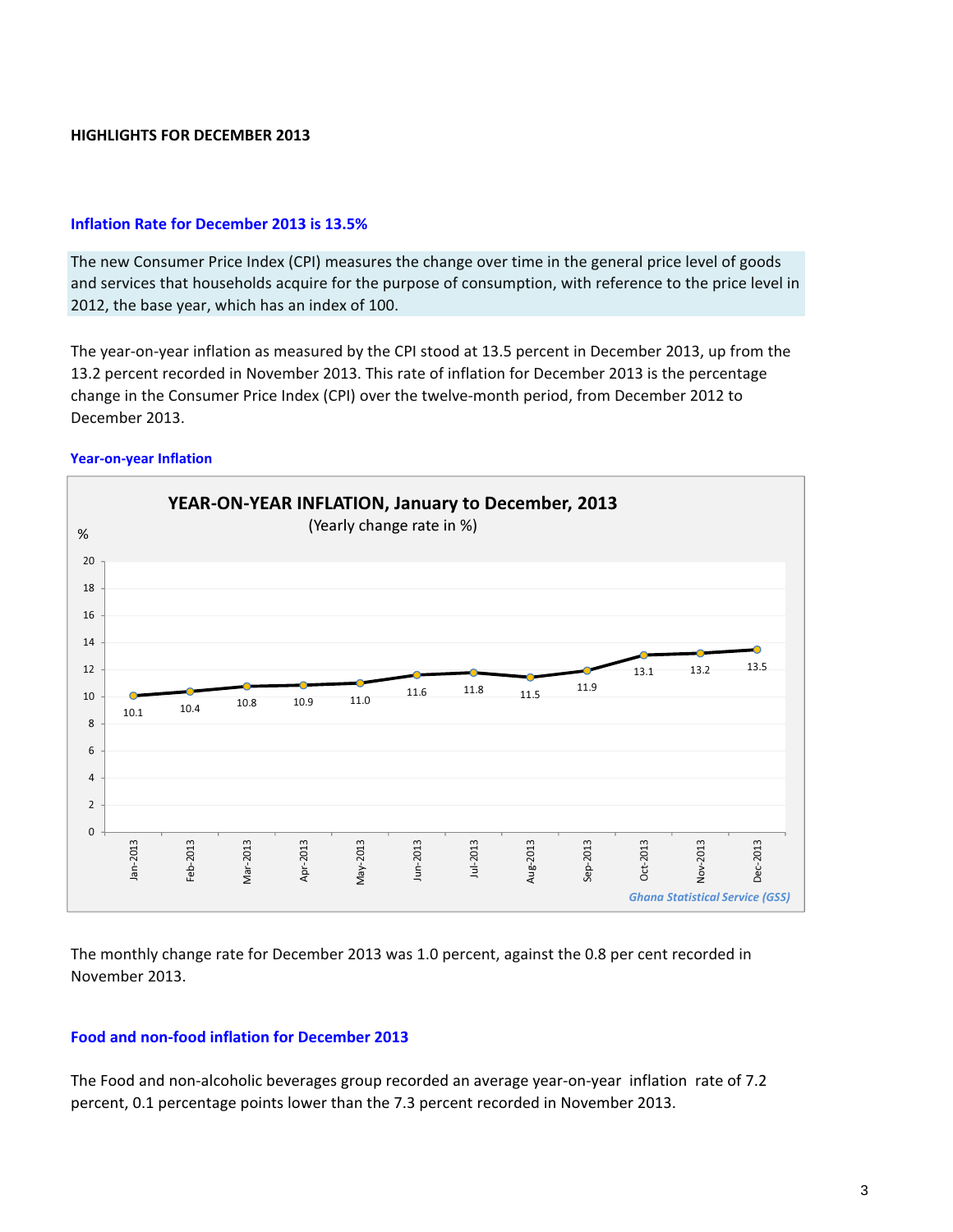Three subgroups of the food and non-alcoholic beverages group recorded inflation rates above the group's average of 7.2 percent.

The non-food group recorded an average year-on-year inflation rate of 18.1 percent in December 2013, compared to a rate of 17.6 percent recorded in November 2013.

Two subgroups recorded year-on-year inflation rates above the group's average rate.

Housing, water, electricity, gas and other fuels recorded the highest rate of 35.0 percent followed by Transport which recorded 25.6 percent. Inflation was lowest in the Communications subgroup (4.4%).

# Regional differentials

At the regional level, the year-on-year inflation rate ranged from 6.2 percent in the Upper West region to 14.8 per cent in the Central Region.

Five regions (Central, Greater Accra, Eastern, Western and Ashanti) recorded inflation rates above the national average of 13.5 percent.



#### Year- on-year inflation by region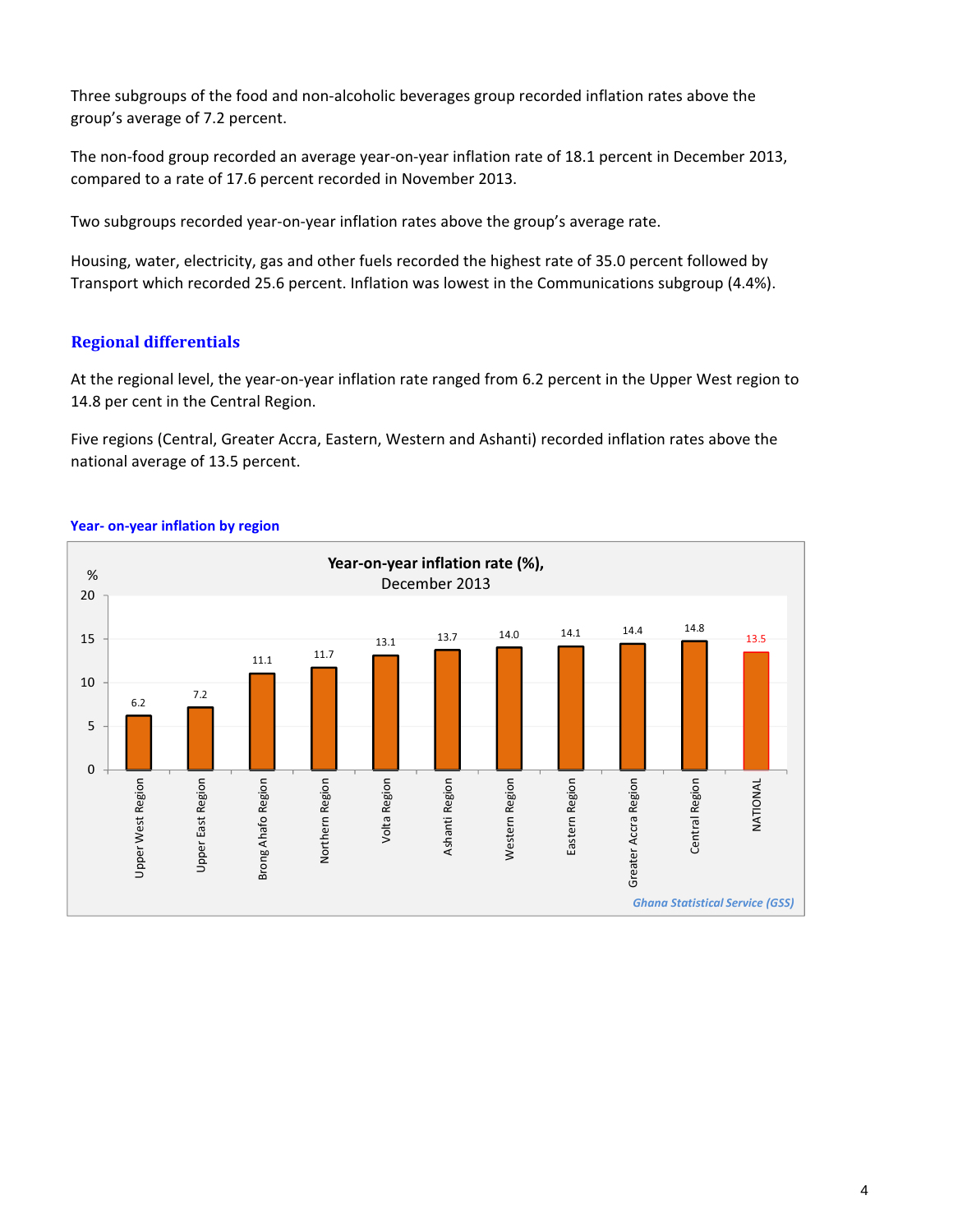| $\cdots$<br>Year / Month | $Index 2012 = 100$ | Change rate (%) |             |
|--------------------------|--------------------|-----------------|-------------|
|                          |                    | Monthly (m/m)   | Yearly(y/y) |
| Jan-2013                 | 106.5              | 3.7             | 10.1        |
| Feb-2013                 | 107.5              | 0.9             | 10.4        |
| Mar-2013                 | 108.0              | 0.5             | 10.8        |
| Apr-2013                 | 109.7              | 1.6             | 10.9        |
| May-2013                 | 110.5              | 0.7             | 11.0        |
| Jun-2013                 | 112.2              | 1.5             | 11.6        |
| Jul-2013                 | 113.6              | 1.3             | 11.8        |
| Aug-2013                 | 112.8              | $-0.7$          | 11.5        |
| Sep-2013                 | 112.0              | $-0.7$          | 11.9        |
| Oct-2013                 | 114.5              | 2.3             | 13.1        |
| Nov-2013                 | 115.4              | 0.8             | 13.2        |
| Dec-2013                 | 116.6              | 1.0             | 13.5        |

#### **Table 1: Consumer Price Index, January to December 2013** (new series)

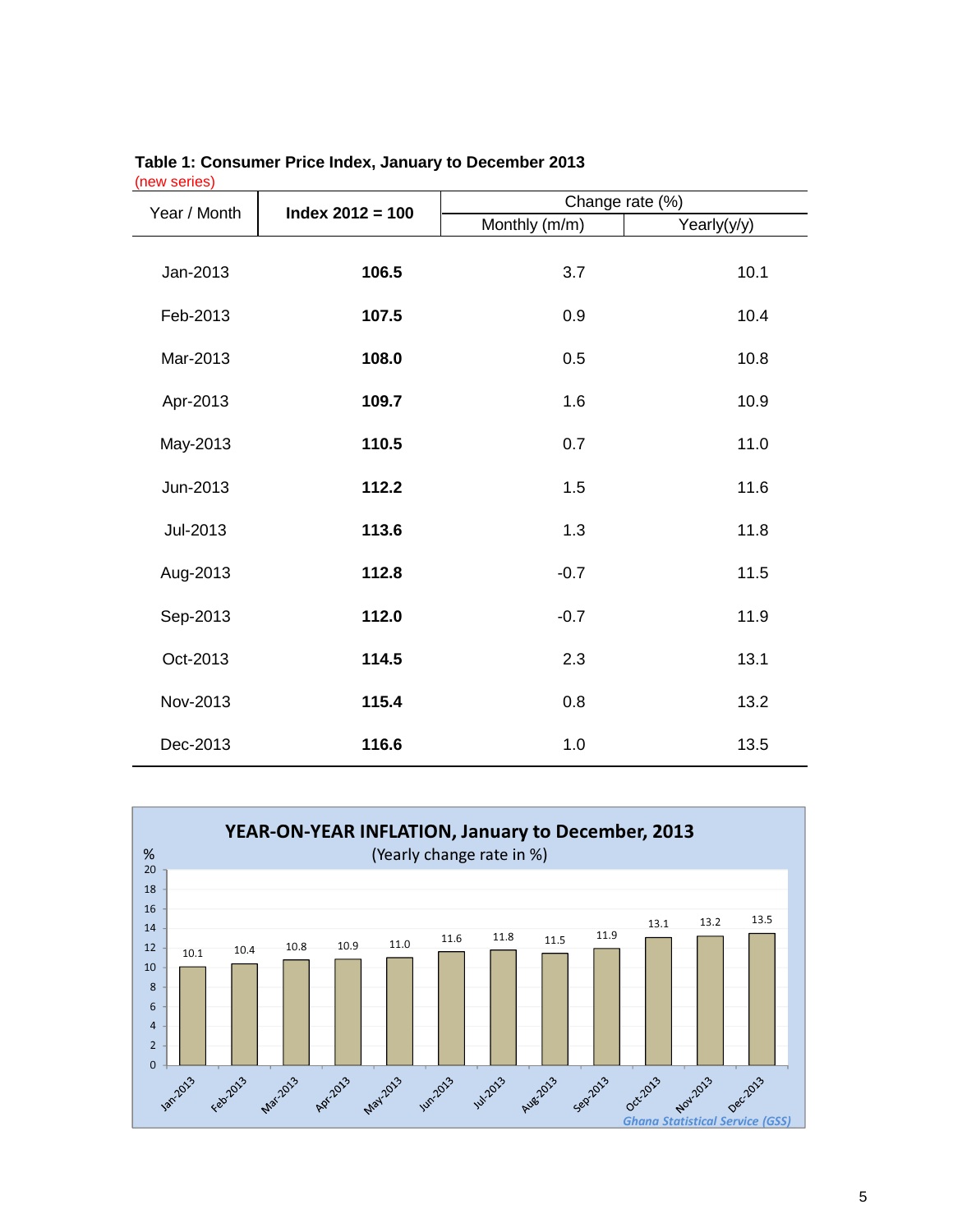|              | Year-on-year inflation (%)       |          |                                   |
|--------------|----------------------------------|----------|-----------------------------------|
| Year / Month | Food and non alcoholic beverages | Non-food | <b>Combined</b> Food and non-food |
| Jan-2013     | 8.0                              | 11.8     | 10.1                              |
| Feb-2013     | 6.7                              | 13.3     | 10.4                              |
| Mar-2013     | 6.7                              | 14.0     | 10.8                              |
| Apr-2013     | 6.6                              | 14.4     | 10.9                              |
| May-2013     | 6.6                              | 14.6     | 11.0                              |
| Jun-2013     | 7.3                              | 15.1     | 11.6                              |
| Jul-2013     | 7.3                              | 15.4     | 11.8                              |
| Aug-2013     | 7.9                              | 14.2     | 11.5                              |
| Sep-2013     | 8.9                              | 14.2     | 11.9                              |
| Oct-2013     | 6.9                              | 17.7     | 13.1                              |
| Nov-2013     | 7.3                              | 17.6     | 13.2                              |
| Dec-2013     | 7.2                              | 18.1     | 13.5                              |

# **Table 2: Food and non-food inflation, January to December 2013** (new series)

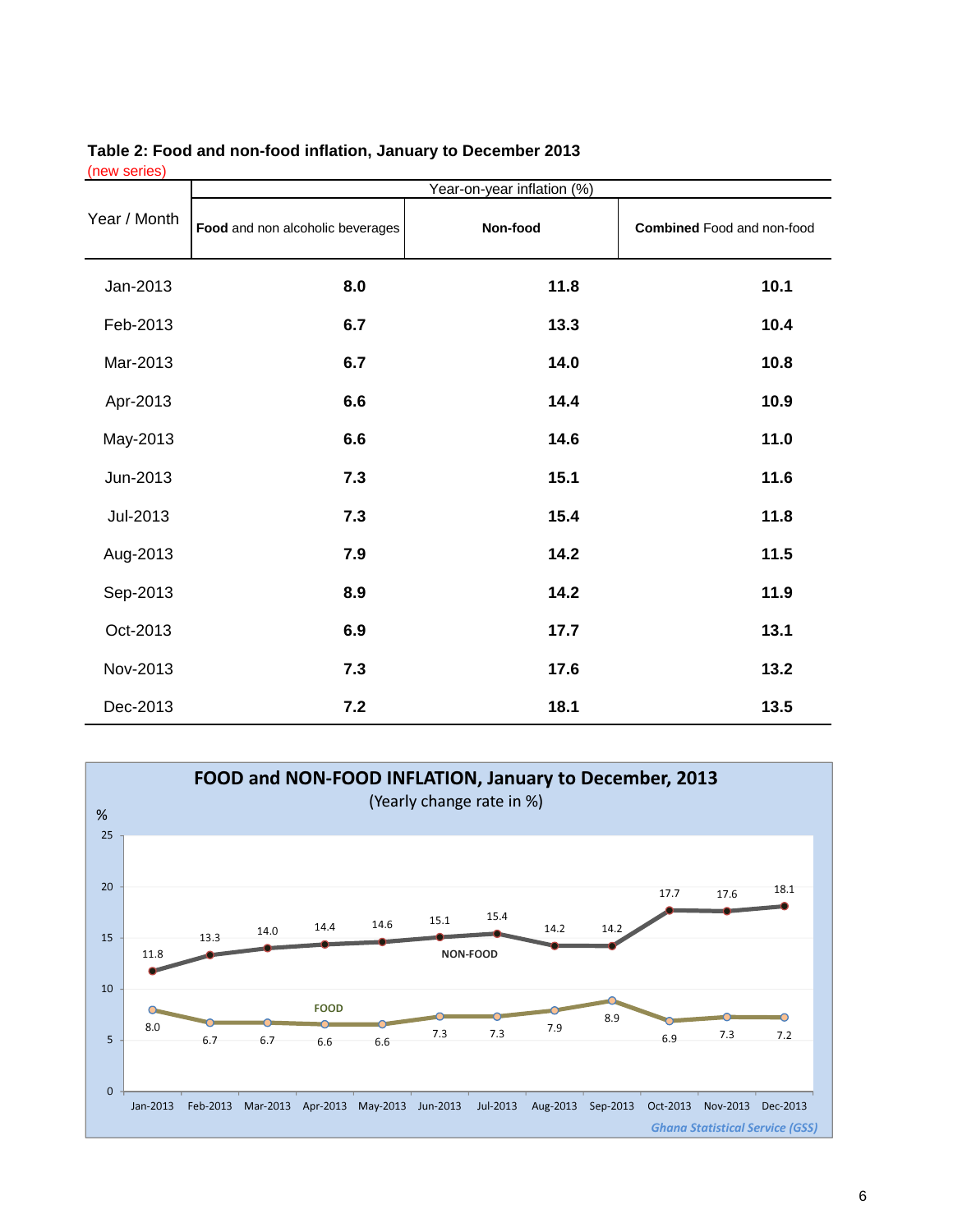# **Table 3: Inflation by COICOP\* major groups, December 2013**

(new series)

| item (COICOP classification)                             | Index 2012=100 | Change rate (%) |        |
|----------------------------------------------------------|----------------|-----------------|--------|
|                                                          |                | Monthly         | Yearly |
| <b>Combined</b> (Food and non-food)                      | 116.6          | 1.0             | 13.5   |
| <b>COMMUNICATIONS</b>                                    | 102.6          | 0.0             | 4.4    |
| FOOD AND NON-ALCOHOLIC BEVERAGES                         | 106.8          | 0.6             | 7.2    |
| <b>EDUCATION</b>                                         | 112.3          | 0.0             | 8.9    |
| HOTELS, CAFES AND RESTAURANTS                            | 114.8          | 1.0             | 8.8    |
| <b>HEALTH</b>                                            | 114.7          | 0.4             | 10.7   |
| <b>RECREATION AND CULTURE</b>                            | 116.8          | 0.2             | 11.2   |
| ALCOHOLIC BEVERAGES, TOBACCO AND NARCOTICS               | 118.1          | 1.3             | 13.2   |
| <b>CLOTHING AND FOOTWEAR</b>                             | 124.4          | 0.1             | 16.6   |
| FURNISHINGS, HOUSEHOLD EQUIPMENT AND ROUTINE MAINTENANCE | 122.7          | 0.3             | 15.7   |
| MISCELLANEOUS GOODS AND SERVICES                         | 122.8          | 0.5             | 17.5   |
| <b>TRANSPORT</b>                                         | 130.0          | 0.3             | 25.6   |
| HOUSING, WATER, ELECTRICITY, GAS AND OTHER FUELS         | 144.9          | 0.9             | 35.0   |

\* Classification of Individual Consumption by Purpose

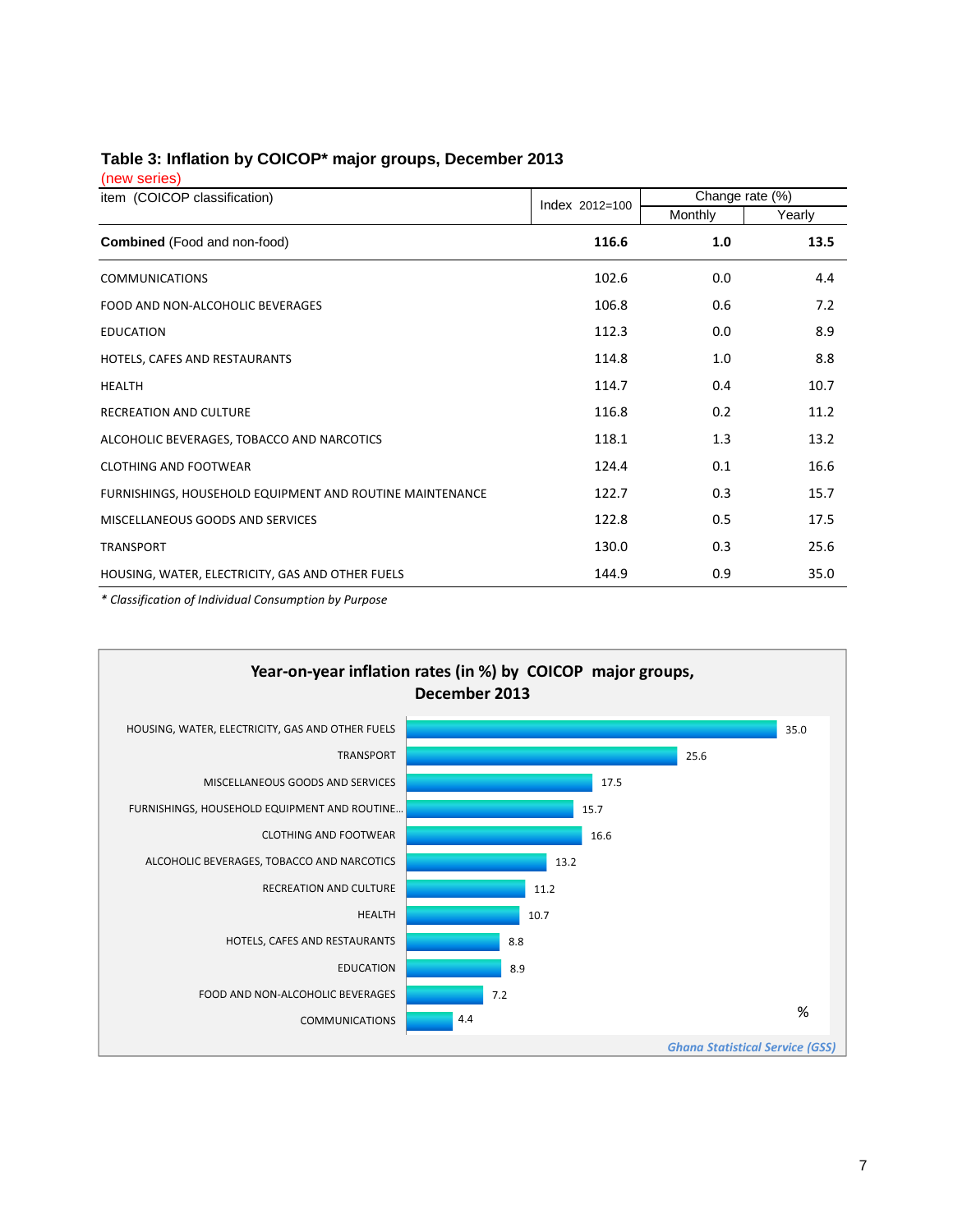## **Table 4: Food\* Inflation by subgroups, December 2013**

(new series)

|                                                         | Index 2012=100 | Change rate (%) |        |
|---------------------------------------------------------|----------------|-----------------|--------|
|                                                         |                | Monthly         | Yearly |
| Food and non-alcoholic beverages                        | 106.8          | 0.6             | 7.2    |
| of which:                                               |                |                 |        |
| Coffee, tea and cocoa                                   | 104.2          | 1.2             | 2.3    |
| Food products n.e.c.                                    | 103.1          | 0.2             | 3.6    |
| Milk, cheese and eggs                                   | 104.1          | 0.9             | 4.9    |
| Meat and products                                       | 105.9          | 1.0             | 6.2    |
| Oils and fats                                           | 104.8          | 0.1             | 6.6    |
| Fruit                                                   | 105.8          | 0.3             | 6.9    |
| Sugar, jam, honey, chocolate and confectionery          | 105.6          | 0.7             | 6.7    |
| Vegetables                                              | 105.9          | 0.5             | 6.8    |
| Cereals and products                                    | 107.3          | 0.5             | 7.6    |
| Fish and seafood                                        | 108.6          | 0.8             | 8.8    |
| Mineral waters, soft drinks, fruit and vegetable juices | 114.2          | 0.6             | 9.6    |

\* Food and non-alcoholic beverages

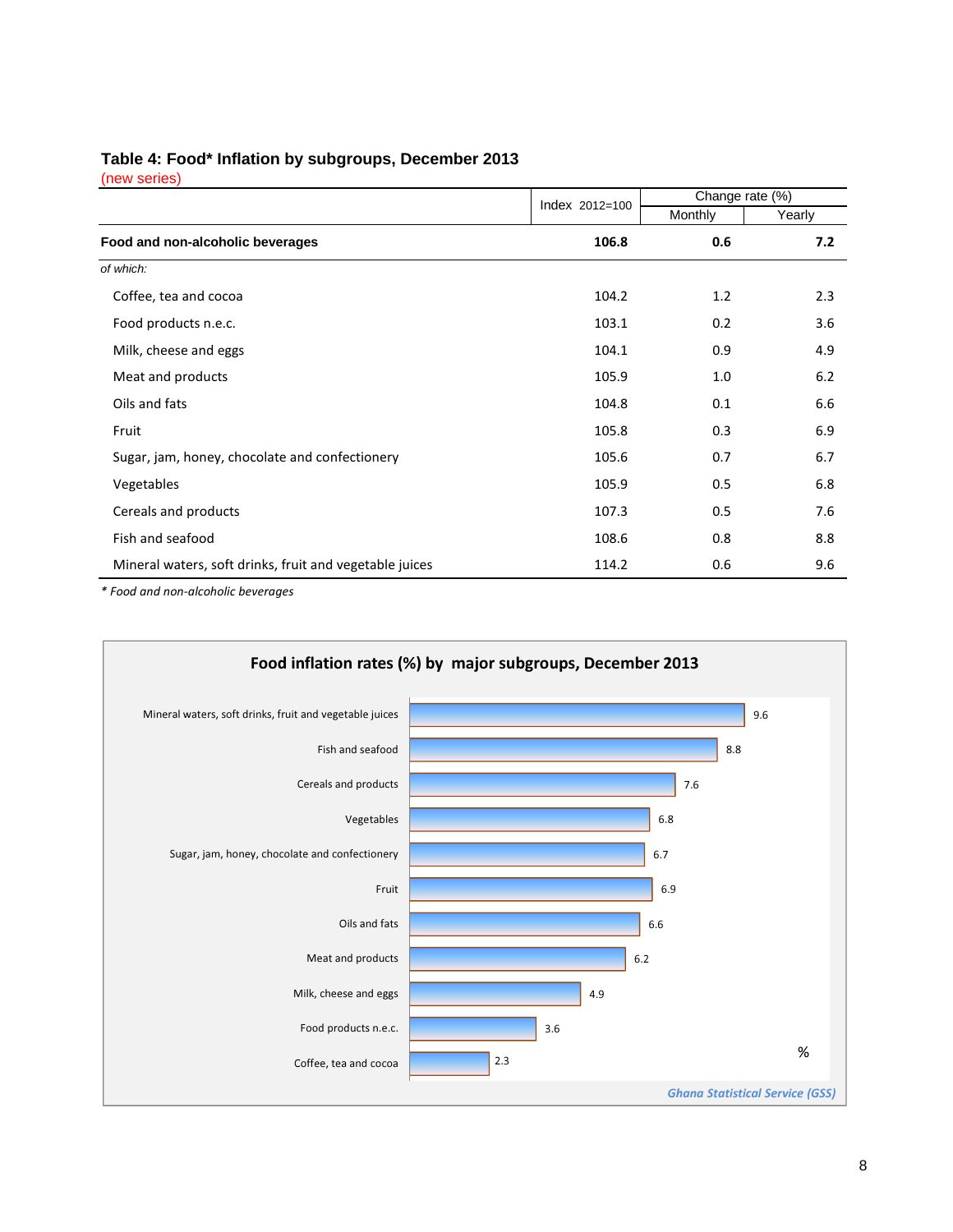# **Table 5: Regional CPI, December 2013**

(new series)

| Region                      | Index $(2012=100)$ | Month-on-month<br>inflation rate $(\%)$ | Year-on-year inflation<br>rate $(\%)$ |
|-----------------------------|--------------------|-----------------------------------------|---------------------------------------|
| <b>Upper West Region</b>    | 109.6              | 0.8                                     | 6.2                                   |
| <b>Upper East Region</b>    | 111.2              | 2.2                                     | 7.2                                   |
| Brong Ahafo Region          | 113.8              | 0.5                                     | 11.1                                  |
| Northern Region             | 114.8              | 1.4                                     | 11.7                                  |
| Volta Region                | 113.6              | 1.1                                     | 13.1                                  |
| Ashanti Region              | 119.5              | 1.2                                     | 13.7                                  |
| Western Region              | 119.6              | 1.7                                     | 14.0                                  |
| Eastern Region              | 117.0              | 1.6                                     | 14.1                                  |
| <b>Greater Accra Region</b> | 116.4              | $-0.1$                                  | 14.4                                  |
| <b>Central Region</b>       | 117.2              | 2.5                                     | 14.8                                  |
| <b>NATIONAL</b>             | 116.6              | 1.0                                     | 13.5                                  |

Regional inflation rates (Year-on-year) - December 2013

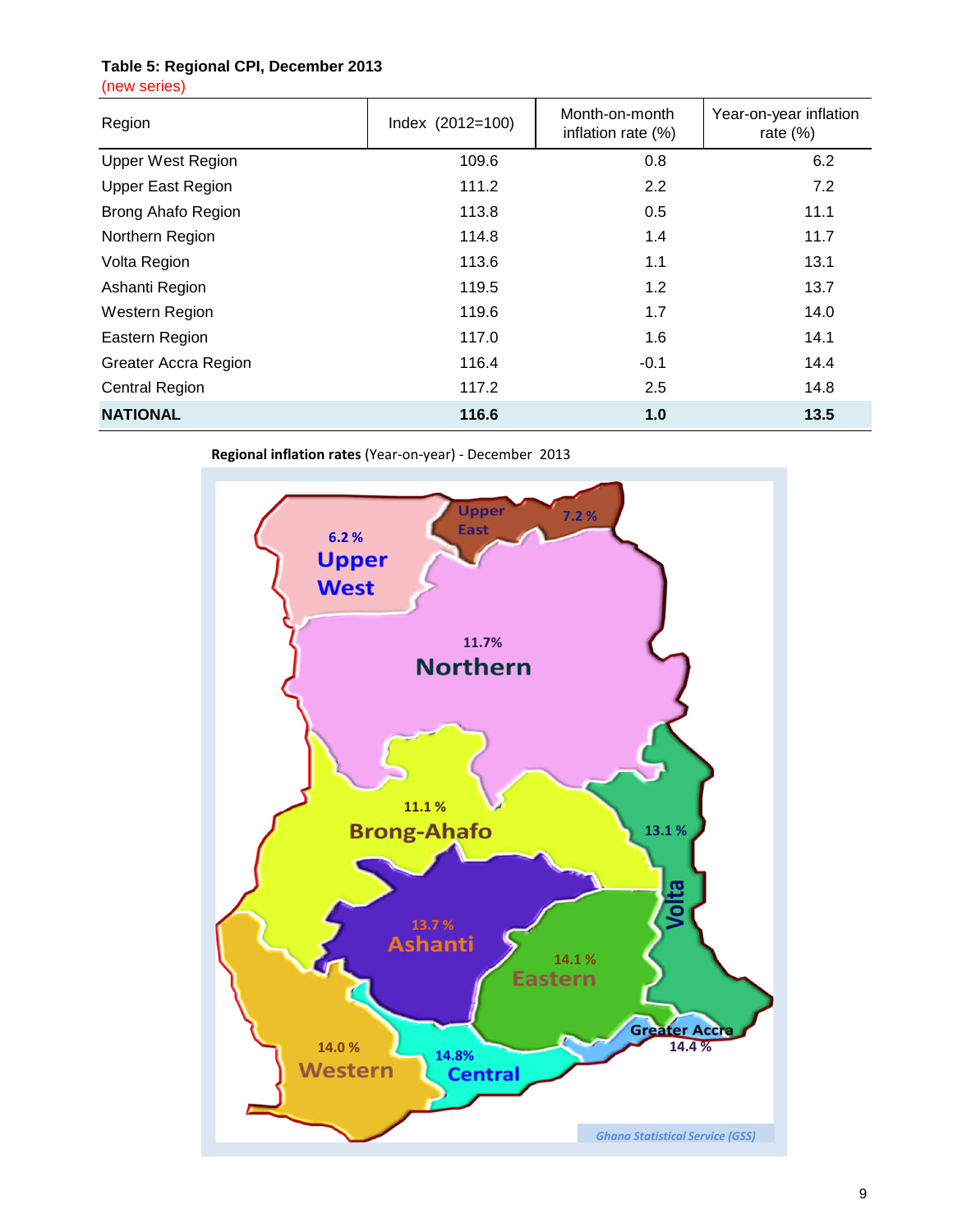# **Table 6: Regional CPI and change rates, December 2013**

(new series)

| Region                          | Food and non-alcoholic<br><b>Beverages</b> | Non-food | <b>Combined</b> Food and<br>non-food |  |
|---------------------------------|--------------------------------------------|----------|--------------------------------------|--|
|                                 | Index (2012=100)                           |          |                                      |  |
| Western Region                  | 109.9                                      | 128.4    | 119.6                                |  |
| <b>Central Region</b>           | 108.4                                      | 125.0    | 117.2                                |  |
| <b>Greater Accra Region</b>     | 108.4                                      | 121.5    | 116.4                                |  |
| Eastern Region                  | 106.9                                      | 127.8    | 117.0                                |  |
| Volta Region                    | 108.4                                      | 119.0    | 113.6                                |  |
| Ashanti Region                  | 101.0                                      | 130.9    | 119.5                                |  |
| Brong Ahafo Region              | 105.9                                      | 120.1    | 113.8                                |  |
| Northern Region                 | 111.7                                      | 117.6    | 114.8                                |  |
| <b>Upper East Region</b>        | 101.3                                      | 120.6    | 111.2                                |  |
| <b>Upper West Region</b>        | 103.5                                      | 113.9    | 109.6                                |  |
| <b>NATIONAL</b>                 | 106.8                                      | 124.3    | 116.6                                |  |
|                                 | Month-on-month inflation rate (%)          |          |                                      |  |
| Western Region                  | 0.3                                        | 2.8      | 1.7                                  |  |
| <b>Central Region</b>           | 1.0                                        | 3.6      | 2.5                                  |  |
| Greater Accra Region            | 0.7                                        | $-0.5$   | $-0.1$                               |  |
| Eastern Region                  | 1.2                                        | 2.0      | 1.6                                  |  |
| Volta Region                    | 0.4                                        | 1.8      | 1.1                                  |  |
| Ashanti Region                  | 0.6                                        | 1.5      | 1.2                                  |  |
| Brong Ahafo Region              | 0.2                                        | 0.6      | 0.5                                  |  |
| Northern Region                 | 0.7                                        | 2.1      | 1.4                                  |  |
| <b>Upper East Region</b>        | 1.3                                        | 3.0      | 2.2                                  |  |
| <b>Upper West Region</b>        | 0.3                                        | 1.1      | 0.8                                  |  |
| <b>NATIONAL</b>                 | 0.6                                        | $1.3$    | 1.0                                  |  |
| Year-on-year inflation rate (%) |                                            |          |                                      |  |
| Western Region                  | 9.1                                        | 18.2     | 14.0                                 |  |
| <b>Central Region</b>           | 8.6                                        | 20.0     | 14.8                                 |  |
| Greater Accra Region            | 10.3                                       | 17.0     | 14.4                                 |  |
| Eastern Region                  | 7.2                                        | 21.1     | 14.1                                 |  |
| Volta Region                    | 8.3                                        | 18.0     | 13.1                                 |  |
| Ashanti Region                  | 1.7                                        | 20.5     | 13.7                                 |  |
| Brong Ahafo Region              | 5.6                                        | 15.2     | 11.1                                 |  |
| Northern Region                 | 11.1                                       | 12.3     | 11.7                                 |  |
| <b>Upper East Region</b>        | $-0.7$                                     | 14.5     | 7.2                                  |  |
| <b>Upper West Region</b>        | 0.8                                        | 10.1     | 6.2                                  |  |
| <b>NATIONAL</b>                 | 7.2                                        | 18.1     | 13.5                                 |  |